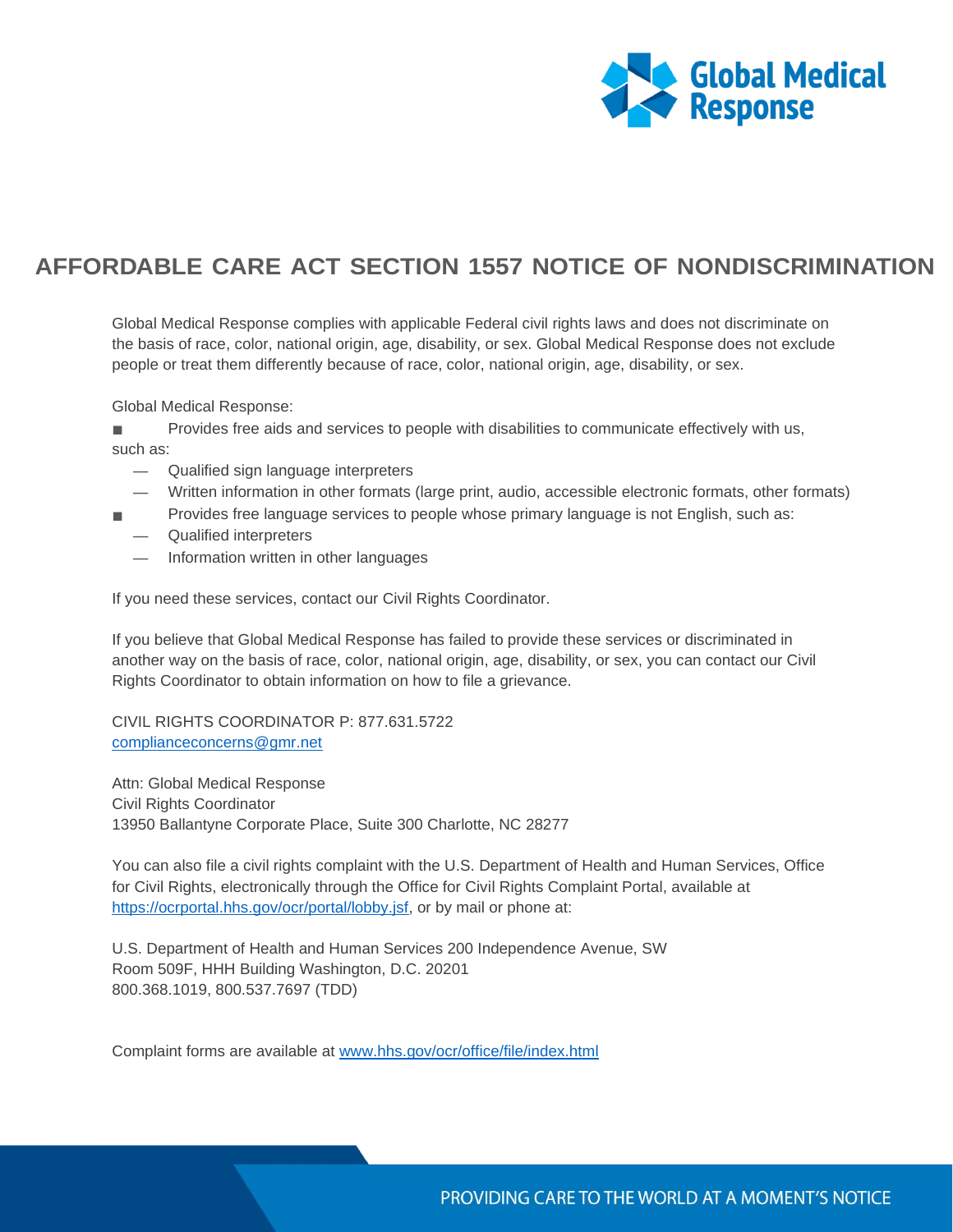

## Taglines Informing Individuals with Limited English Proficiency of Language Assistance Services:

**Spanish:** ATENCIÓN: si habla español, tiene a su disposición servicios gratuitos de asistencia lingüística. Llame al 1.877.631.5722 (TTY: 711)

**Chinese:** 注意:如果您使用繁體中文,您可以免費獲得語言援助服務。請致電 1.877.631.5722 (TTY: 711)

**Vietnamese:** CHÚ Ý: Nếu bạn nói Tiếng Việt, có các dịch vụ hỗ trợ ngôn ngữ miễn phí dành cho bạn. Gọi số 1.877.631.5722. (TTY: 711)

**Korean:** 주의: 한국어를 사용하시는 경우, 언어 지원 서비스를 무료로 이용하실 수 있습니 다. 1.877.631.5722 (TTY: 711)번으로 전화해 주십시오.

**Tagalog:** PAUNAWA: Kung nagsasalita ka ng Tagalog, maaari kang gumamit ng mga serbisyo ng tulong sa wika nang walang bayad. Tumawag sa 1.877.631.5722.(TTY: 711)

**Russian:** ВНИМАНИЕ: Если вы говорите на русском языке, то вам доступны бесплатные услуги перевода. Звоните 1.877.631.5722.(TTY: 711)

**French Creole:** ATANSYON: Si w pale Kreyòl Ayisyen, gen sèvis èd pou lang ki disponib gratis pou ou. Rele 1.877.631.5722. (TTY 711)

**Polish:** UWAGA: Jeżeli mówisz po polsku, możesz skorzystać z bezpłatnej pomocy językowej. Zadzwoń pod numer 1.877.631.5722. (TTY: 711)

**Japanese:** 注意事項:日本語を話される場合、無料の言語支援をご利用いただけま す。まで、お電話にてご連絡ください。 1.877.631.5722 (TTY:711)

**Portuguese:** ATENÇÃO: Se fala português, encontram-se disponíveis serviços linguísticos, grátis. Ligue para 1.877.631.5722. (TTY:711)

**Italian:** ATTENZIONE: In caso la lingua parlata sia l'italiano, sono disponibili servizi di assistenza linguistica gratuiti. Chiamare il numero 1.877.631.5722. (TTY: 711)

**German:** ACHTUNG: Wenn Sie Deutsch sprechen, stehen Ihnen kostenlos sprachliche Hilfsdienstleistungen zur Verfügung. Rufnummer: 1.877.631.5722. (TTY: 711)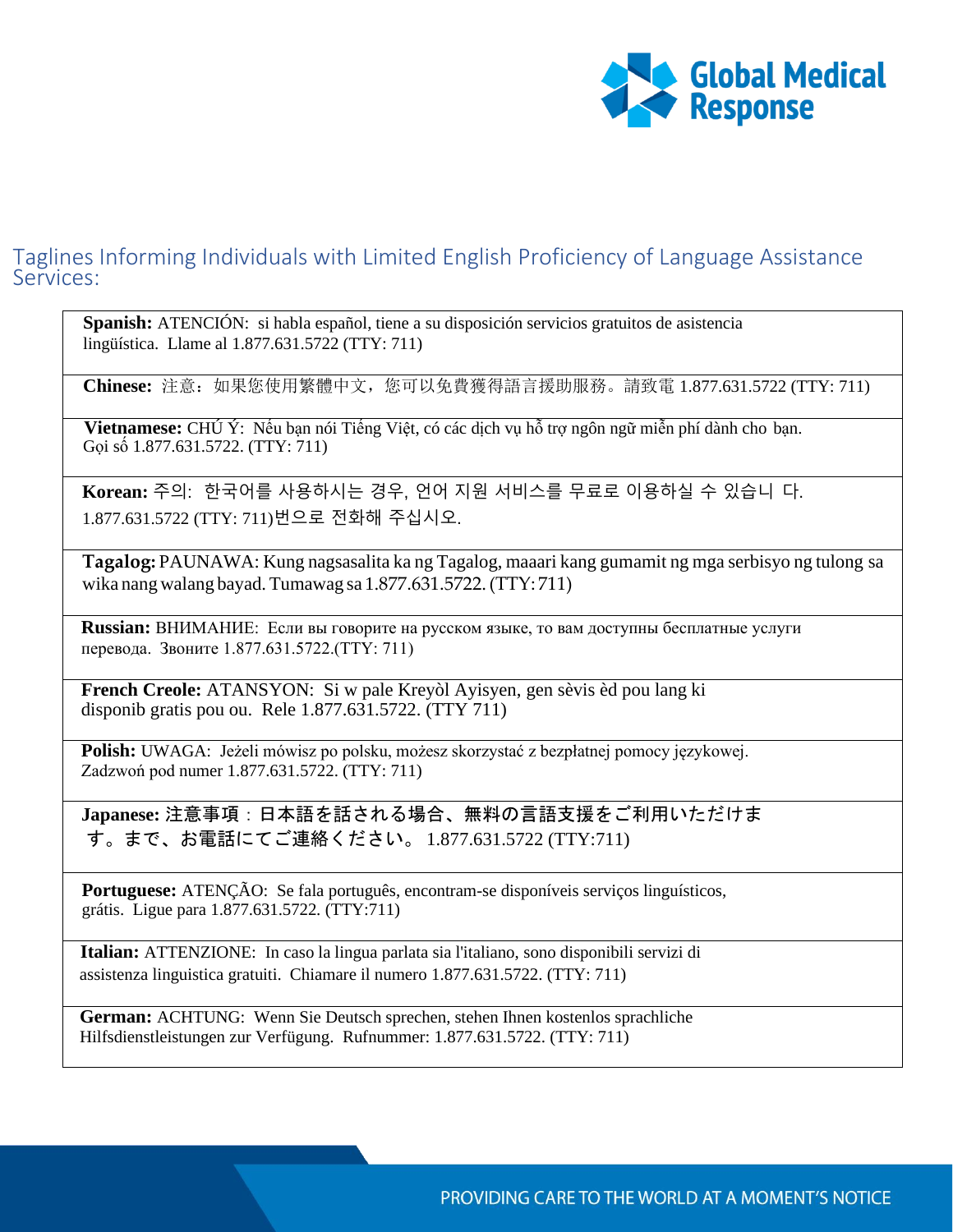

**Armenian:** ՈՒՇԱԴՐՈՒԹՅՈՒՆ՝ Եթե խոսում եք հայերեն, ապա ձեզ անվճար կարող են տրամադրվել լեզվական աջակցության ծառայություններ: Զանգահարեք 1-877-631-5722 (TTY (հեռատիպ)՝ 711):

**Cushite (Oromo):** XIYYEEFFANNAA: Afaan dubbattu Oroomiffa, tajaajila gargaarsa afaanii, kanfaltiidhaan ala, ni argama. Bilbilaa 1-877-631-5722 (TTY: 711).

**Dutch:** AANDACHT: Als u nederlands spreekt, kunt u gratis gebruikmaken van de taalkundige diensten. Bel 1-877- 631-5722 (TTY: 711).

**Gujarati**: **સુચના: જો તમેગુજરાતી બોલતા હો**, **તો નન**:**શુલ્ક ભાષા સહાય સેવાઓ તમારા માટેઉપલબ્ધ છે. ફોન કરો** 1-877-631-5722 (TTY: 711).

**Hindi**: ध्यान दें: यदि आप हिंदी बोलते हैं तो आपके लिए मुफ्त में भाषा सहायता सेवाएं उपलब्ध हैं। 1-877-631-5722

(TTY: 711) पर कॉल करें ।

**Hmong**: LUS CEEV: Yog tias koj hais lus Hmoob, cov kev pab txog lus, muaj kev pab dawb rau koj. Hu rau 1-

877-631-5722 (TTY: 711).

 $\bf {Laotian:}$  ໂປດຊາບ: ຖ້າວ່າ ທ່ານເວົ້າພາສາລາວ, ການບໍລິການຊ່ວຍເຫຼືອດ້ານພາສາ ໂດຍບໍ່ເສັງຄ່າ ແມ່ນມີພ້ອມໃຫ້ທ່ານ ໂທຣ 1-877-631-5722 (TTY: 711).

 $\mathbf{Mon\text{-}Khmer, Cambodian:}$  ប្រយ័គ្ន៖ បើសិនជាអ្នកនិយាយ ភាសាខ្មែរ, សេវាជំនួយផ្នែកភាសា ដោយមិនគិតឈ្លួល

គឺអាចមានសំរាប់បំរើអ្នក។ ចូរ ទូរស័ព្ទ  $1-877-631-5722$  (TTY:  $711$ )។

**Navajo:** D77 baa ak0 n7n7zin: D77 saad bee y1n7[ti'go **Diné Bizaad**, saad bee 1k1'1n7da'1wo'd66', t'11

jiik'eh, 47 n1 h0l=, koj8' h0d77lnih 1-877-631-5722 (TTY: 711.)

Nepali: ध्यान दिनुहोस्: तपाईले नेपाली बोल्नुहुन्छ भने तपाईको निम्ति भाषा सहायता सेवाहरू निःशुल्क रूपमा उपलब्ध छ । फोन गर्नुहोस् 1-877-631-5722 (दिदिवार्इ: 711)

 $\overline{\mathbf{Punjabi:}}$  ਧਿਆਨ ਦਿਓ: ਜੇ ਤੁਸੀਂ ਪੰਜਾਬੀ ਬੋਲਦੇ ਹੋ, ਤਾਂ ਭਾਸ਼ਾ ਵਿੱਚ ਸਹਾਇਤਾ ਸੇਵਾ ਤੁਹਾਡੇ ਲਈ ਮਫਤ ਉਪਲਬਧ ਹੈ। 1-877-631-5722

(TTY: 711) 'ਤੇ ਕਾਲ ਕਰੋ।